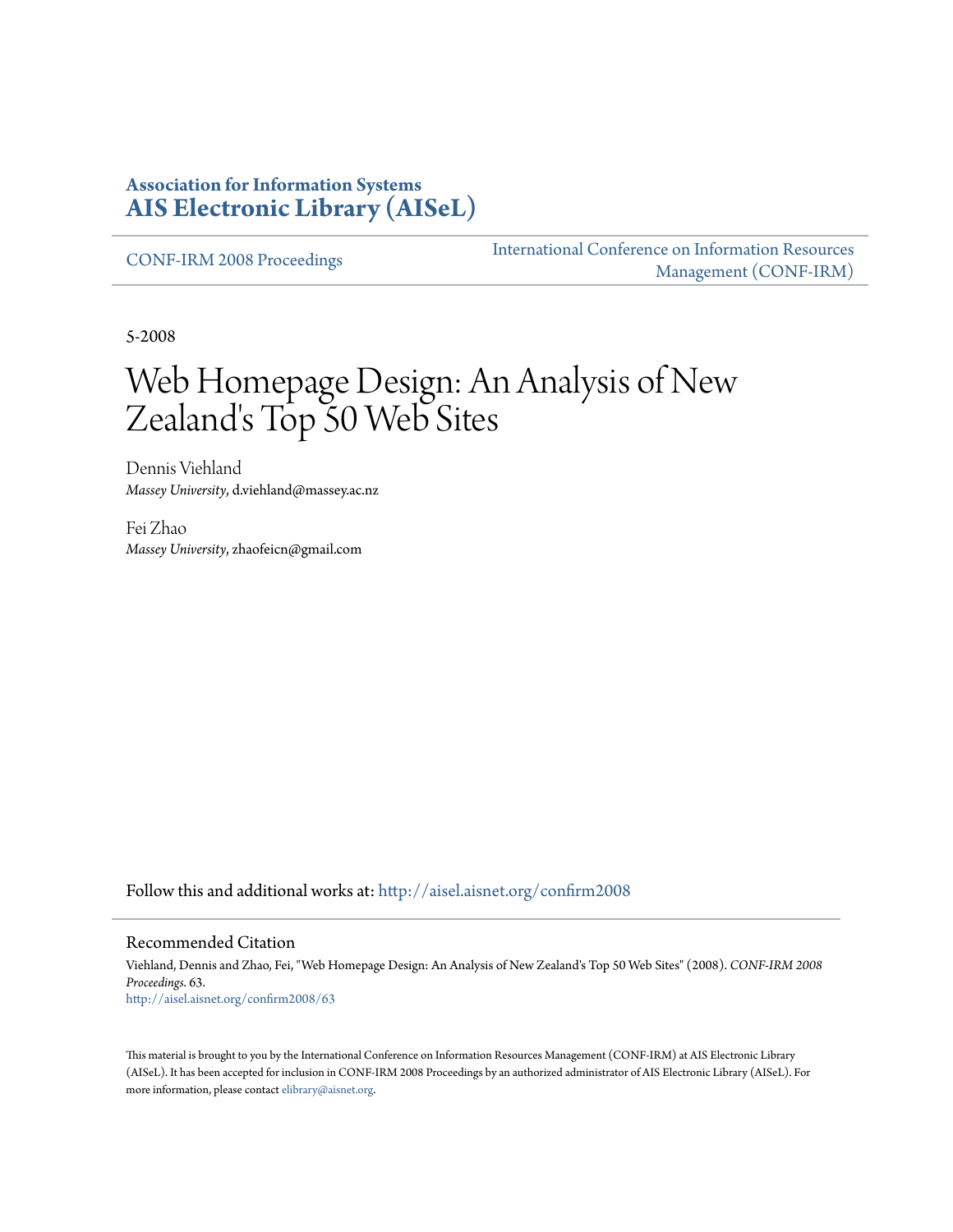## **90F. Web Homepage Design: An Analysis of New Zealand's Top 50 Web Sites**

Dennis Viehland Massey University d.viehland@massey.ac.nz

Fei Zhao Massey University zhaofeicn@gmail.com

## *Abstract*

The gateway to any Web site is its homepage. Thus the design of the homepage is critical to make a positive first impression and to guide the visitor through the site. The purpose of this study is to analyze the homepage on New Zealand's top 50 Web sites to assess their compliance with internationally recognized standards for Web homepage design. Twentyfour Web homepage design criteria in three areas – page design, navigation, and usability – are applied to the homepages using observation as the research methodology. New Zealand homepages are well designed in criteria such as text font, color, and highlighting for emphasis. NZ homepages also meet international standards for logo placement, provision of navigation links, and avoiding the use of frames and popup windows. On the other hand, there is room for improvement in homepage layout, link descriptions and color, and provision of site maps and privacy policies.

## *Keywords*

Web design, page design, navigation, usability, homepage, record analysis

## **1. Introduction**

It is truly impossible to estimate the impact of the World Wide Web on business, education, government, and society. Web technologies have changed the ways in which organizations are created and developed as well as how products and services are delivered. The Web has permanently adjusted business patterns and consumer ways of living because of new developments in information retrieval, sales and advertising, distribution channels, customer support, and many other areas (Peterson, Balasubramanian, & Bronnenberg, 1997).

Electronic commerce has become a competitive necessity in business operations, so it is critical that Web site designers, Web masters, and, especially, Web site owners recognize the attributes of good Web site design to ensure Web sites accurately and effectively deliver information or services to customers and other target audiences. For commercial businesses, competitors are only a mouse click away. Businesses are more likely to lose customers if their Web sites cannot attract and hold a visitor's attention. Thus, effective Web site design becomes crucial as the customer has the opportunity and the ease of going elsewhere.

At the heart of effective Web site design is the homepage. A homepage is the gateway for exploration of the Web site and is considered a prominent landmark in a site (Powell, 2002). Its primary goals are to inform the visitor about of the purpose of the Web site (Nielsen  $\&$ Tahir, 2001) and to guide the visitor through the Web site. A homepage tends to set the tone and theme of the Web site (Zhang, Keeling, & Pavur, 2000). Typically, a homepage receives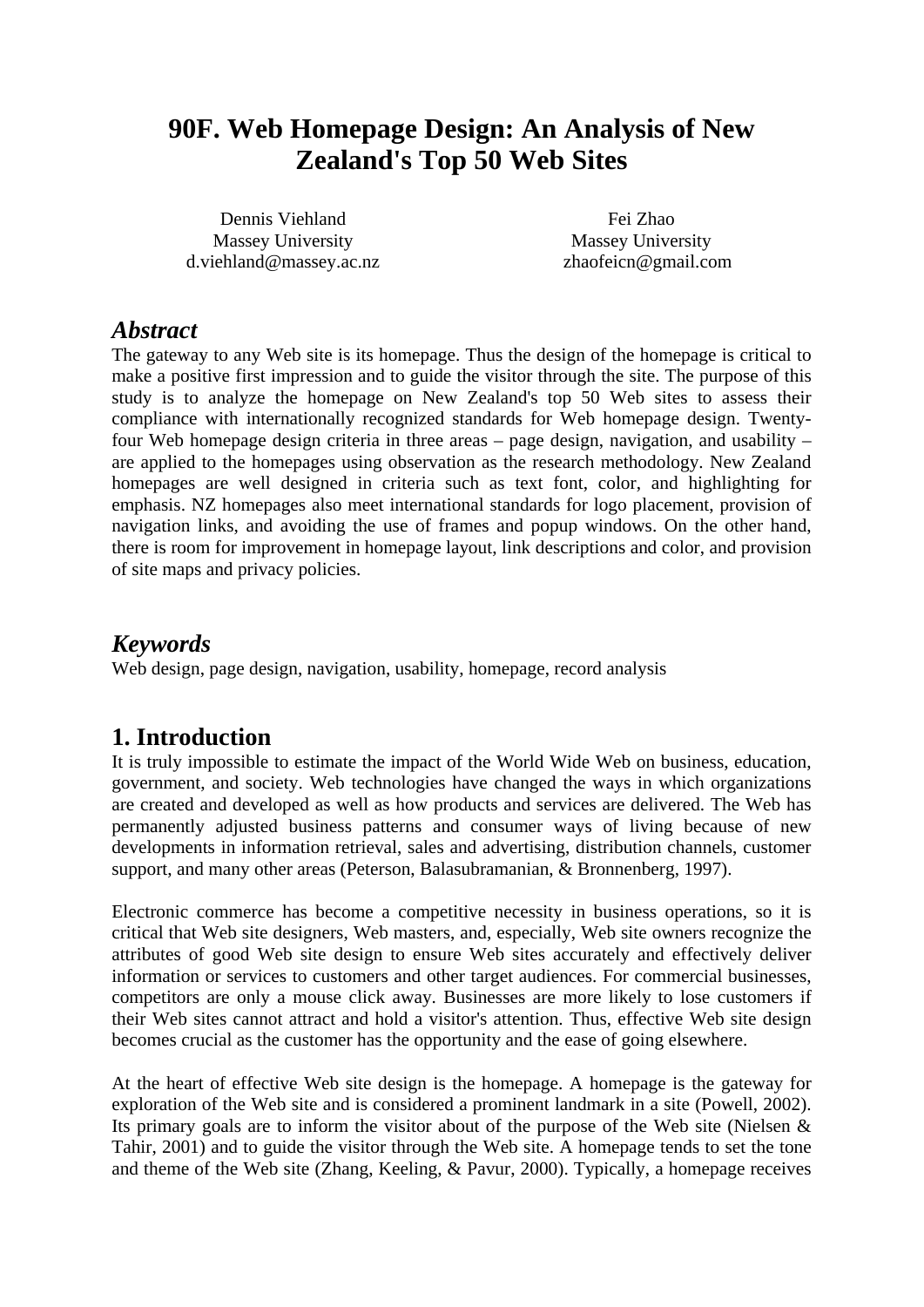more page views than any other page on the site and it often contains more links to other pages than any other page on the Web site. While a homepage is not the only pathway visitors use to enter a Web site (e.g., visitors may enter through other pages from search engines or other Web sites), if visitors are confused or don't find what they want, they will go to the homepage (Nielsen, 2002). For all these reasons and more, the homepage is a Web site's most important page and its design is critical to the success of the site.

The purpose of this study is to examine how well desirable and internationally recognized Web design features are incorporated into the homepages of New Zealand's top 50 Web sites. The study will focus on three Web design areas: page design, navigation, and usability.

The sample is from New Zealand, but the lessons learned are relevant to any business with a Web site, any Web site designer, and all Web masters. The results will raise the awareness level of Web site owners as to what is good Web page design and encourage them to be more demanding of their Web site designers. This study is also of interest to researchers because the study can be easily replicated in other countries, regions, industries or communities to produce highly relevant research and gain high visibility of the research effort.

The following section describes the 24 homepage design criteria – in page design, navigation, and usability – that are examined in this study, based on an extensive review of the Web design literature. The methodology section discusses how these criteria were applied in an analysis of New Zealand's top 50 Web sites. The results section summarizes this analysis and provides a "Web design grade card" that assesses overall design performance. Implications for industry and suggestions for further research conclude this paper.

## **2. Criteria for Assessing Homepage Design**

Successful homepage design is mostly about meeting user expectations (e.g., finding help where they expect it, to have important text highlighted) and complying with widely recognized standards for Web design (e.g., avoid use of frames, provide a site map, include a tag line). Studies of Web page design over the last decade or more have revealed common standards and nearly universally accepted guidelines for homepage design, navigation, and usability. Web page designers such as Powell (2002), Cato (2001), Fleming (1998), and Nielsen (2000) have authored books on the subject based on commonly accepted practices in the profession. Other studies have offered empirical evidence of successful Web page design criteria from users' perspectives (e.g., Borges, Morales, & Rodriguez, 1996; Brinck, Gergle, & Wood, 2002) or by expert review (e.g., Nielsen & Tahir, 2001). Research studies similar to this study have been conducted for US state government homepages (Ryan, Field, & Olfman, 2002) and voluntary sector organizations in Canada (Cukier & Middleton, 2003). The current study utilizes landmark homepage design research conducted by Jakob Nielsen and Marie Tahir (2001) to identify 24 criteria that characterize good homepage design. Those criteria are briefly described in this section.

## **2.1 Page Design**

Page design features represent elements that affect how Web sites look and feel. These elements might be text, images, tables, font, color, and layout. According to Nielsen and Tahir (2001), eight determining factors of successful homepage page design are: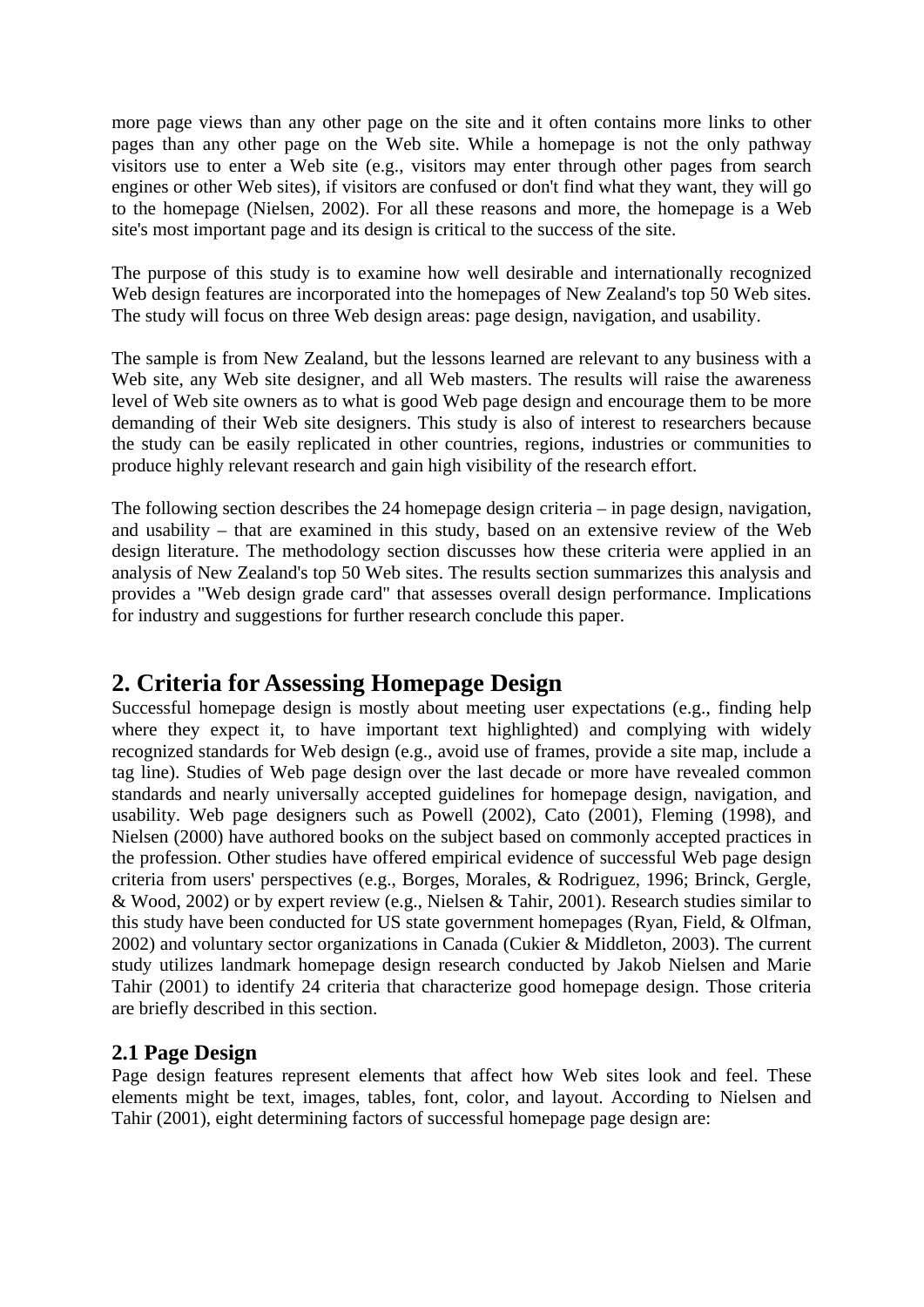#### *2.1.1 Page layout*

The entire page should be visible without regard to the horizontal size of the visitor's browser window. Frozen page layout assumes a certain window size and either there will be a large blank spot on the right (window too large) or the visitor must scroll horizontally to see all the content (window too small). Liquid page layout, adjustable according to the size of the visitor's browser window, is best.

#### *2.1.2 Advertising*

Although advertisements are successful money earners for many Web sites, there should be a maximum of three advertisements on the homepage (Nielsen & Tahir, 2001). Additional ads clutter the page and visitors are not likely to pay attention to the individual ads.

#### *2.1.3 Body text typeface*

Although serif fonts (e.g., Times, Palatino) are easier to read in print, sans-serif fonts (e.g., Arial, Helvetica) are preferred on Web sites because they provide a more contemporary looking style and serifs do not render well on low-resolution computer screens (Nielsen & Tahir, 2001).

#### *2.1.4 Frames*

Web designers uniformly reject the use of frames because frames can be confusing to users (Koyanl, et al., 2003), cause usability problems (Nielsen & Tahir, 2001), and make the homepage difficult to read by search engine spiders.

#### *2.1.5 Text hierarchy*

Plain text is boring to view and read. Different fonts or different sized fonts should be used to distinguish main text, headings, title, and emphasize the importance of a sentence or short phrase from the surrounding text (Koyanl, et al., 2003).

#### *2.1.6 Background color*

Color is an important element in Web page design and should be used to (a) increase readability and usability (Ivory and Megraw, 2005); (b) inform, entertain, or even evoke subliminal feelings in the visitor (Powell, 2002); and (c) attract a visitor's attention. However, textual content should be presented using black for body text and white as the background. This combination ensures the maximum possible contrast and the highest possible readability (Nielsen & Tahir, 2001).

#### *2.1.7 Body text color*

As noted immediately above, black is the preferred color for text.

#### *2.1.8 Tag line*

A tag line is a phrase or sentence that clarifies the purpose of the Web site and differentiates the company from its competition (Nielsen, 2001). For example, Wine Searcher declares itself to be "the resource for locating and pricing wines". It is vital to include a tag line on the homepage so visitors know what the company behind the Web site is about.

#### **2.2 Navigation Design**

Navigational features guide the Web site visitor in ways that help them achieve their goals for visiting the site. Navigation features should be easily accessible and intuitive in order to insure visitors can find what they want and stay on the site to explore more (Navarro & Khan,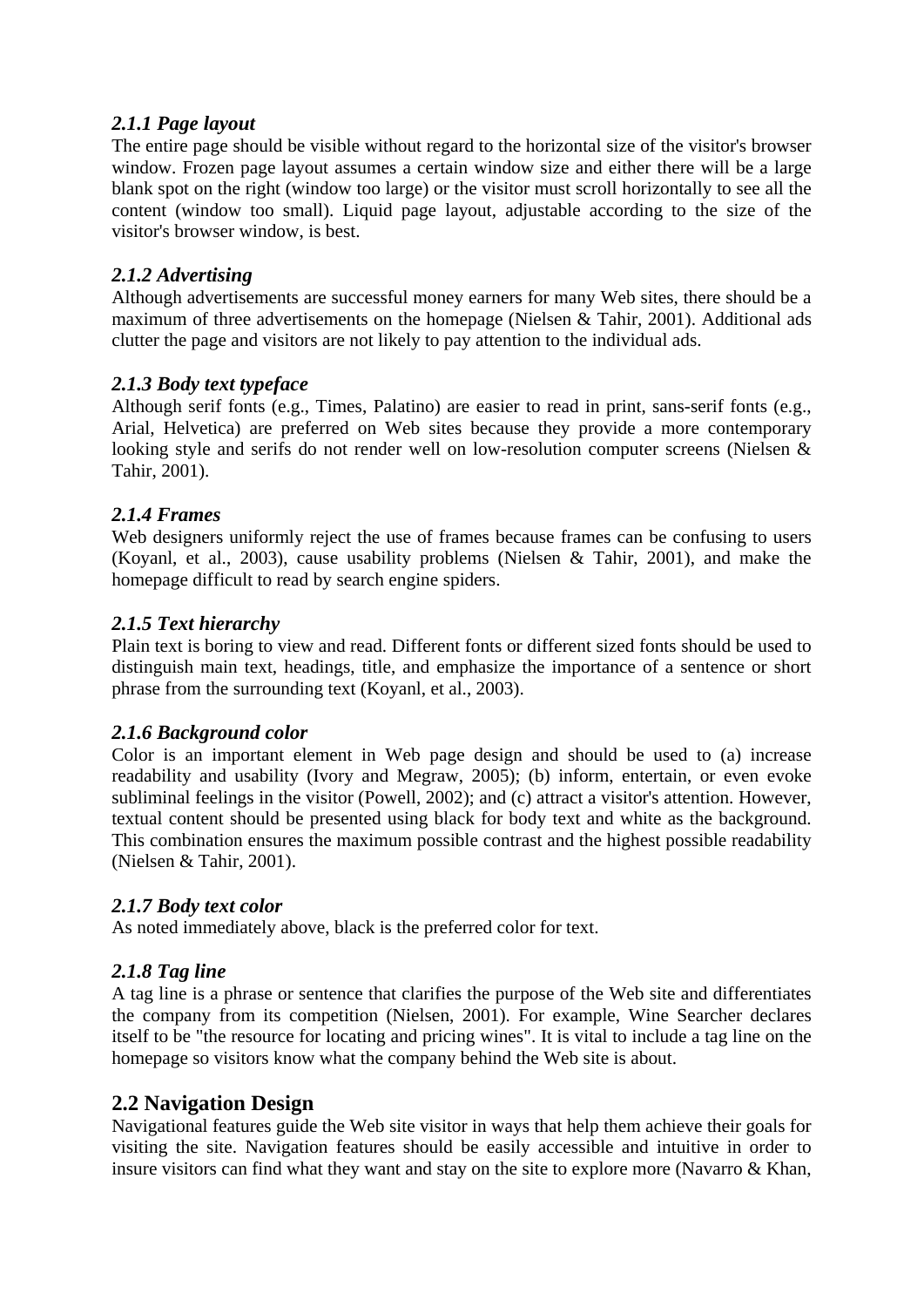1998). Other, general advice for effective navigation is to remain consistent, provide feedback, be easily learned, provide visual aids, and support users' goals and behaviors (Fleming, 1998). The seven navigation criteria examined in this study are highly recommended features for homepage navigation from Nielsen and Tahir (2001):

#### *2.2.1 Navigation scheme*

There should be a dominant navigation scheme on the homepage that continues throughout the site. For example: navigation bar or tabs across the top (Nielsen, 2000), a navigation column usually on the left-hand rail (Nielsen, 2000) or categories in the middle of the page (Nielsen & Tahir, 2001).

#### *2.2.2 Search box*

There should be a search box and it should be placed high on the page, preferably in the upper right or left corner.

#### *2.2.3 Width of search box*

Visitors should be able to enter a long query in the search box and see the text without scrolling through the search box. The width of the visible search box should be at least 25 characters, 30 characters is even better.

#### *2.2.4 Footer navigation links*

In addition to an overall navigation scheme, there should be a footer at the bottom of the page that provides useful links such as a contact link. This is important because if, after reading the page, the visitor hasn't found what he/she is looking for, a footer navigation bar will assist the visitor in knowing where to go next.

#### *2.2.5 Site map*

There should be a site map and a "Site Map" link should be prominently displayed for visitors to see.

#### *2.2.6 Navigational feedback*

Most navigation features guide the visitor to where they want to go, but navigation features that tell the visitor where they are (e.g., breadcrumb navigation) is also essential (Instone, 2003).

#### *2.2.7 Link description*

The name of links should be concise and clearly identify the content of pages that they link to (Borges, et al., 1996). A clearly described link is scannable, enables the visitor to distinguish between links and informs the visitor what will happen if they click on that link. Clearly labeled links are most critical on homepages because the homepage serves as the portal to the site and thus tend to have more links that are used more often than is typical on other site pages.

#### **2.3 Usability Design**

The purposes of usability design are to communicate to visitors in one short glance where information can be found, how the site can be used and what tasks or functions the site provides. From a visitor's perspective, Web usability needs to ensure visitors experience satisfaction instead of frustration (Shneiderman & Plaisant, 2004). From an organization's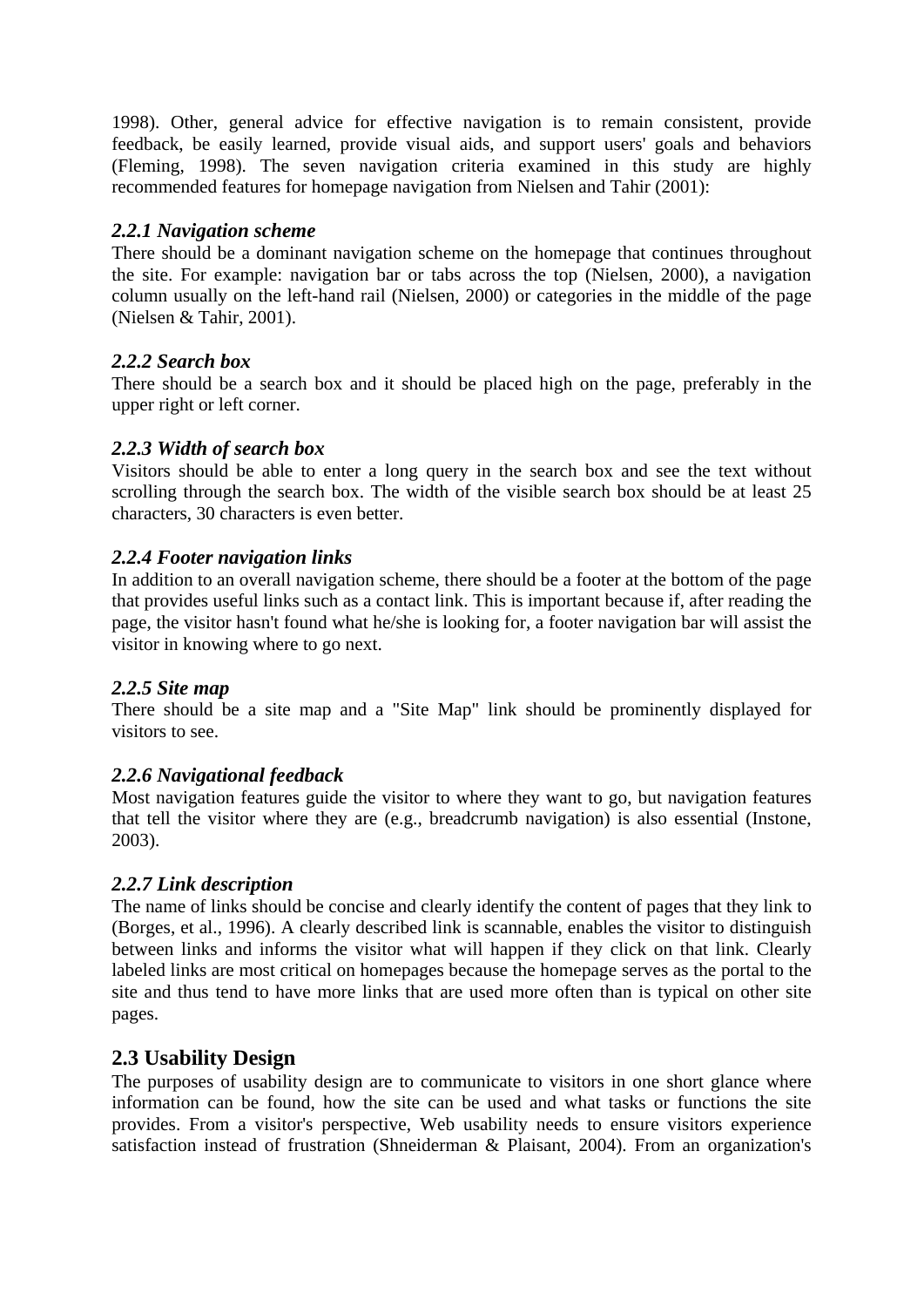perspective, Web good usability results in reduced support costs, higher productivity, and increased profitability from maximizing the potential audience or customer base.

Like navigation, usability can differ in terms of visitors with different knowledge levels, language skills, and motivations and abilities (Becker, 2004), but some Web-wide standards are emerging that satisfy the information needs of most individuals. According to Nielsen and Tahir (2001), the following nine usability standards apply to the homepage:

#### *2.3.1 Logo placement*

Common practice on Web sites dictate that the organization's logo should be placed in the upper left corner. This is consistent with the practice in most cultures of reading left to right, so the most critical information is presented first.

#### *2.3.2 Help placement*

A "help" link should be available and widely accepted practice, including the ubiquitous Windows Office menu, indicates that most visitors will look for help in the upper right corner.

#### *2.3.3 Link color*

Many Web designers (e.g. Fleming, 1998; Nielsen, 2000) have pointed out that it is important to distinguish the color of links that users did visit and the color of links that have not been visited in terms of Web usability. A homepage should allow link colors and show visited and unvisited links. A standard practice is purple for visited links and blue for unvisited links.

#### *2.3.4 Page length*

Long screens take a long time to load and, like the front page of a newspaper that tries to put essential information "above the fold", one or two full screens is preferred, rarely should a homepage be longer than three screens.

#### *2.3.5 Sign-in label*

If a site provides protected content, either include the word "account" in the name of this link or call it "Sign In."

#### *2.3.6 Privacy policy label*

If a site collects data from users there should be a privacy policy and it should be linked to from the homepage and labeled as "Privacy Policy".

#### *2.3.7 Company information label*

A homepage should always have a link that easily directs the visitor to information about the company that owns the Web site, usually labeled "About Us" or "About [company name]."

#### *2.3.8 Popup windows*

Popup windows should not be used because they: (a) can frustrate the visitor and thus distract from usability; (b) hide homepage content; and (c) users are likely to quickly dismiss them as ads.

#### *2.3.9 Alternative text*

Alternative text uses the <Alt> tag to provide information about an image, either for a visitor who does not download the graphics or, more commonly, text that appears when a user puts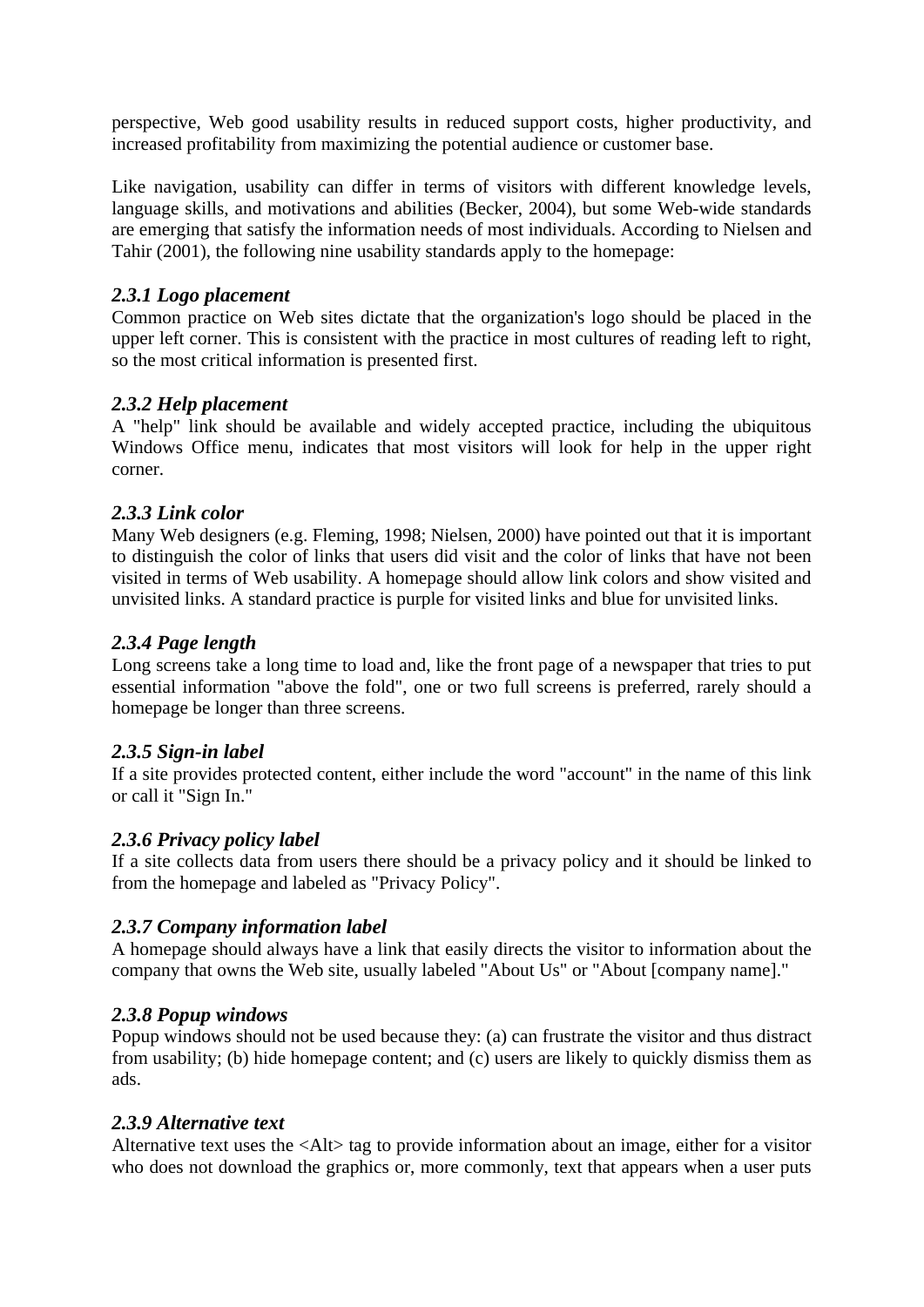the mouse on top of an image or a picture. Alternative text tags on images and icons are highly recommended.

These 24 criteria in page design, navigation, and usability form the basis for the analysis of homepage design. The research method and homepage site selection process is described in the following section.

## **3. Research Methodology**

Observation is the systematic process of recording the behavior of people, objects, and occurrences as they are witnessed, usually in a way that allows some type of learning and/or analytical interpretation (Ghauri & Grønhaug, 2005). As a research methodology, observation is planned and recorded systematically (Zikmund, 2003) to collect original data at the time when events occur, and not depend on reports by others.

Record analysis, a non-behavior observation technique, will be used in this study to record how the 24 Web design criteria identified in the previous section are represented in New Zealand's top 50 Web sites. The observational methodology is well suitable to collect data for this research because: (a) all information required to conduct the analysis is available from the 50 Web site homepages; (b) direct observation is an efficient and effective way to record the desired information; (c) first-hand information can be collected in a natural setting (i.e., Web browser on a typical personal computer); and (d) Web design features on Web sites do not require inference to be identified. In this study, observation provides a "written photograph" of the situation under study, a key description of the application of observation as a research methodology (Erlandson, Harris, Skipper, & Allen, 1993).

#### **3.1 Homepage Selection Procedure**

The 50 New Zealand Web homepages analyzed in this study are selected from the Top 100 list of New Zealand Web sites from www.ranking.com. Ranking.com determines Web site ratings by measuring traffic metrics such as unique visitors, page views, and link popularity of a Web site ("About Us", n.d.). Thirty-nine of the Web sites are from the Top 50 list at ranking.com (eleven sites in the Top 50 list were duplicative of other sites and so were excluded). To make up the difference, eleven additional sites were selected from the Top 100 because they represent a well-known New Zealand company or represent a certain type of Web site (e.g., www.search.co.nz is a well-known search engine site). Table 1 shows the name, URL, and type of site for all homepages examined in this study.

| Homepage URL               | <b>Type of Site</b>            |
|----------------------------|--------------------------------|
| www.airnewzealand.co.nz    | Airline                        |
| www.nationalbank.co.nz     | Bank                           |
| www.asb.co.nz              | Bank                           |
| www.bnz.co.nz              | Bank                           |
| www.clear.net.nz           | Internet service provider      |
| www.courierpost.co.nz      | Courier                        |
| www.dse.co.nz              | Electronics retail             |
| www.citynews.co.nz         | Online press                   |
| www.findsomeone.co.nz      | Dating                         |
| www.geekzone.co.nz         | IT service                     |
| www.globalhomeloans.co.nz  | Loan company                   |
| www.harcourts.co.nz        | Real estate, sales, and rental |
| www.holidayhomesplus.co.nz | Tourism                        |
|                            |                                |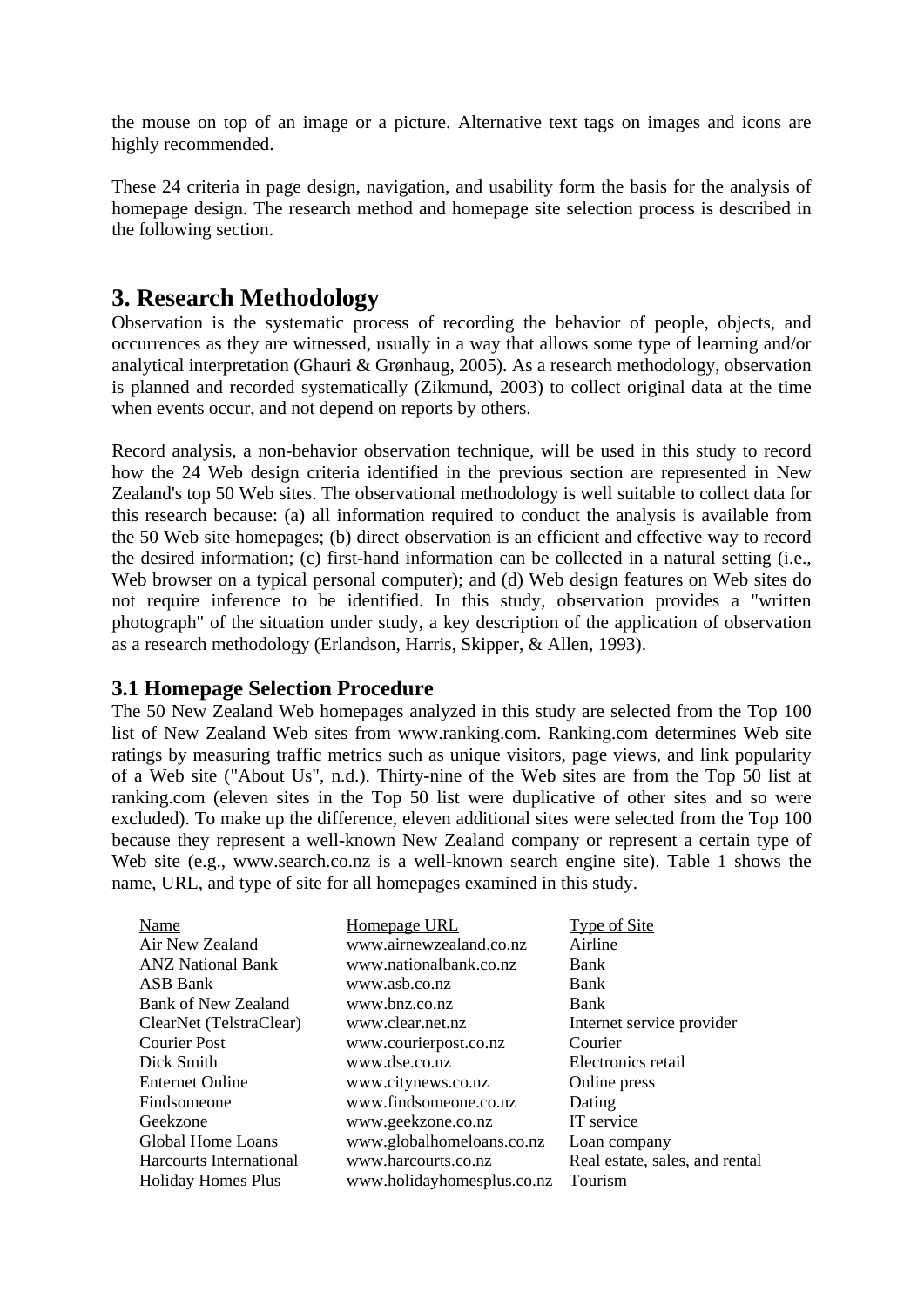ihug www.ihug.co.nz Internet service provider iSERVE www.iserve.co.nz Web services Job Stuff Online www.jobstuff.co.nz Job seeking / recruitment Kiwi Bank www.kiwibank.co.nz Bank Loyalty New Zealand www.flybuys.co.nz Loyalty card / incentive buying Massey University www.massey.ac.nz University New Zealand City www.nzcity.co.nz Online press New Zealand Government www.govt.nz National government New Zealand Herald www.nzherald.co.nz Newspaper New Zealand Lotteries www.nzlotteries.co.nz Lottery gambling New Zealand Post www.nzpost.co.nz Postal service New Zealand Racing Board www.tab.co.nz Sport gambling New Zealand Tourism www.tourism.net.nz Tourism NZgirl www.nzgirl.co.nz Online community Old Friends www.oldfriends.co.nz Online community Orcon www.orcon.net.nz Internet service provider PN Personnel www.pnpersonnel.co.nz Job seeking / recruitment Rental Home www.rentalhomesplus.co.nz Real estate, rentals Scoop Media www.scoop.co.nz Online press SearchNZ www.searchnz.co.nz Search engine Seek www.seek.co.nz Job seeking / recruitment Smile City www.smilecity.co.nz Loyalty card / incentive buying Stuff Online www.stuff.co.nz Online press Telecom www.telecom.co.nz Telecommunications Telecom White Pages www.whitepages.co.nz Directory service Telecom Yellow Pages www.yellowpages.co.nz Directory service Television New Zealand www.tvnz.co.nz Television Trade & Exchange www.te.co.nz Classified ads Trade Me www.trademe.co.nz Auction UBD Directories www.ubd.co.nz Directory service University of Auckland www.auckland.ac.nz University University of Otago www.otago.ac.nz University Vodafone New Zealand www.vodafone.co.nz Telecommunications Wairarapa Times-Age www.times-age.co.nz Newspaper Westpac www.westpac.co.nz Bank<br>Wine Searcher www.wine-searcher.com Searc www.wine-searcher.com Search engine Xtra www.xtramsn.co.nz Internet service provider

**Table 1**: New Zealand's Top 50 Web Sites

The homepages of these 50 sites were viewed, measured, and downloaded for subsequent analysis on 17 September 2006. The 24 Web design criteria highlighted in the literature review were applied to each homepage, as described in the next section.

## **4. Analysis of Homepage Design**

The results presented in this section analyze the Web page design according to the criteria outlined above. Space limitations prevent the inclusion of the site-specific data here (the evaluation matrix is 50 rows and 24 columns), but these are available from the authors.

| Criteria    | Summary results                                                |
|-------------|----------------------------------------------------------------|
| Page Design |                                                                |
| Page layout | 90% of NZ homepages used frozen layout; 10% used liquid layout |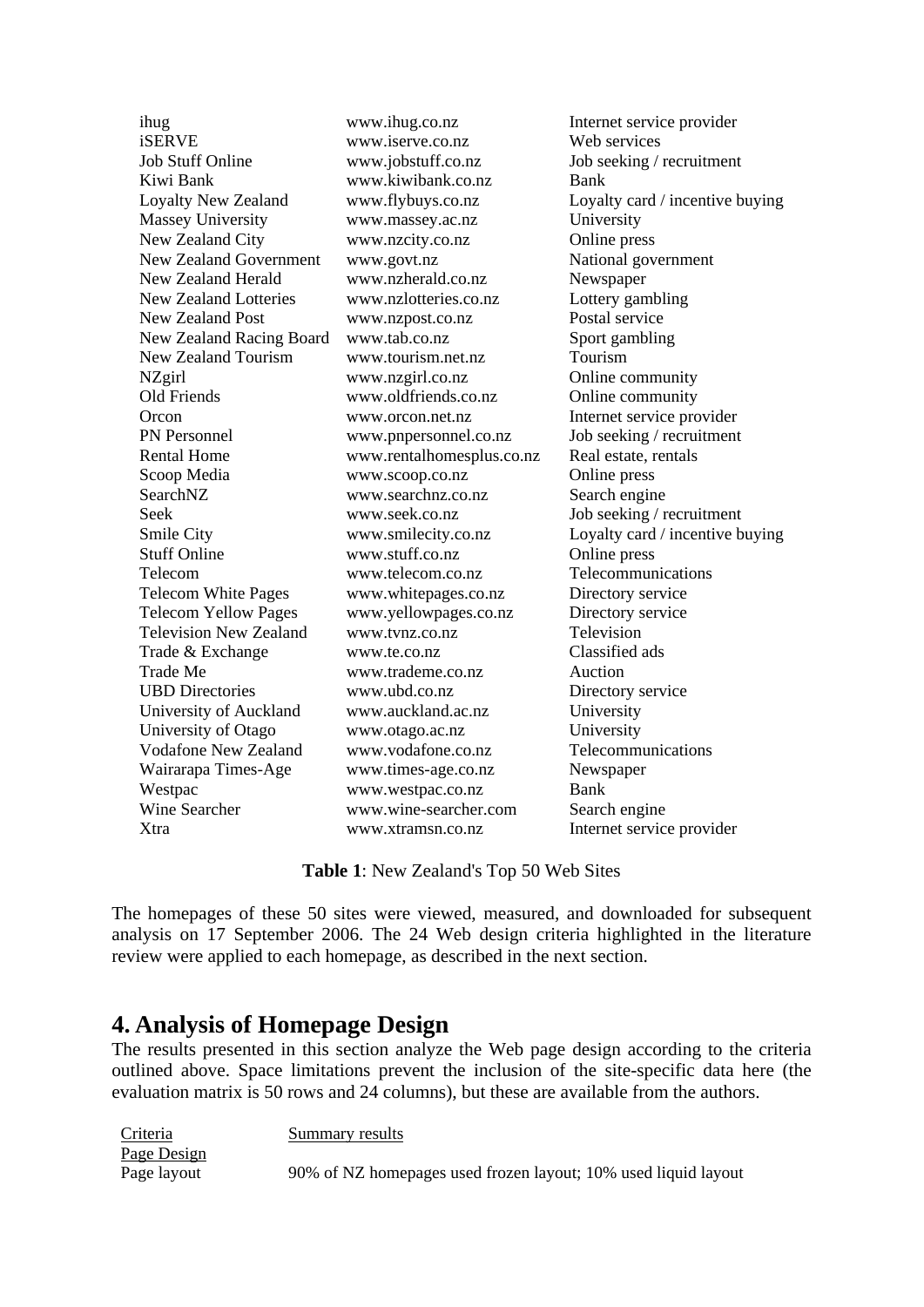| Advertising                          | 20% had no ads; 30% had one ad; 18% had two ads; 18% had three ads;<br>14% had four or more ads                                                                                                               |
|--------------------------------------|---------------------------------------------------------------------------------------------------------------------------------------------------------------------------------------------------------------|
| Body text typeface<br>Frames         | 94% used sans-serif font; 6% used a serif font<br>86% did not use frames; 14% used frames                                                                                                                     |
|                                      |                                                                                                                                                                                                               |
| Text hierarchy                       | 98% used graduated levels of text on the homepage; 2% did not use a text<br>hierarchy                                                                                                                         |
| Background color                     | 86% used white; 8% used blue; 4% used brown; 2% used black                                                                                                                                                    |
| Body text color                      | 78% used black for text; 14% used blue; 4% used white; 2% used grey;<br>2% used green                                                                                                                         |
| Tag line                             | 60% had a tag line (placement varied significantly); 40% did not have a<br>tag line                                                                                                                           |
| <b>Navigation</b>                    |                                                                                                                                                                                                               |
| Navigation scheme                    | 50% used tabs for navigation; 38% used a left-hand rail; 12% used another<br>scheme                                                                                                                           |
| Search box                           | 16% did not have a search box; 28% put the search box in upper right<br>corner; 22% put the box in upper left; 18% put the box in upper middle;                                                               |
|                                      | 16% put the box in the lower right or left corner                                                                                                                                                             |
| Footer<br>navigation<br>links        | 76% included footer navigation links; 24% did not                                                                                                                                                             |
| Site map link                        | 32% included a site map link; 68% did not                                                                                                                                                                     |
| Width of search box                  | 54% had a search box less than 20 characters; 18% had a search box 20-30                                                                                                                                      |
|                                      | characters wide; 8% had a search box greater than 31 characters; (20% did<br>not have a search box)                                                                                                           |
| Navigational<br>feedback             | 50% provided navigation feedback; 50% did not                                                                                                                                                                 |
| Link description<br><b>Usability</b> | 84% did not have link descriptions; 16% did                                                                                                                                                                   |
| Logo placement                       | 82% put the logo in upper left corner; 12% placed it in the upper middle;<br>6% put the logo in upper right corner                                                                                            |
| Help placement                       | 16% put "help" in the upper right corner; 8% put "help" in the upper left<br>corner; 8% put "help" in the upper middle; 12% put "help" elsewhere;<br>(56% did not have a help link)                           |
| Link color statement                 | 14% used purple for followed links; 12% used other colors; (74% did not<br>use a color link statement)                                                                                                        |
| Page length                          | 72% had homepages 1-2 screens long; 10% were 2-3 screens; 4% were 3-4<br>screens; 14% were more than 4 screens;                                                                                               |
| Sign-in label                        | 36% used "login" as the sign-in label; 10% used "my account"; 6% used<br>"sign in"; 2% used "your account"; 2% used another label (42% did not                                                                |
| Privacy policy label                 | have a sign-in feature on their homepage)<br>26% used "privacy policy"; 10% used "privacy"; 8% used something else;<br>(56% did not have a privacy policy label, perhaps because there is no need<br>for one) |
| Company                              | 38% used "about us"; 22% used "about [company name]"; 4% used                                                                                                                                                 |
| information                          | "about"; 2% used "company information"; (34% did not have a company<br>information link)                                                                                                                      |
| Popup windows                        | 0% of the sites used pop-up windows                                                                                                                                                                           |
| Alternative text                     | 76% of homepages used alternative text with their images; 24% did not                                                                                                                                         |

**Table 2**: Homepage Design in New Zealand's Top 50 Web Sites

From the results in Table 2, one can extrapolate that a typical homepage in a New Zealand Web site would use frozen layout, sans serif fonts, black text, white background, navigation tags, a text hierarchy to show graduated levels of text on the site, and so forth.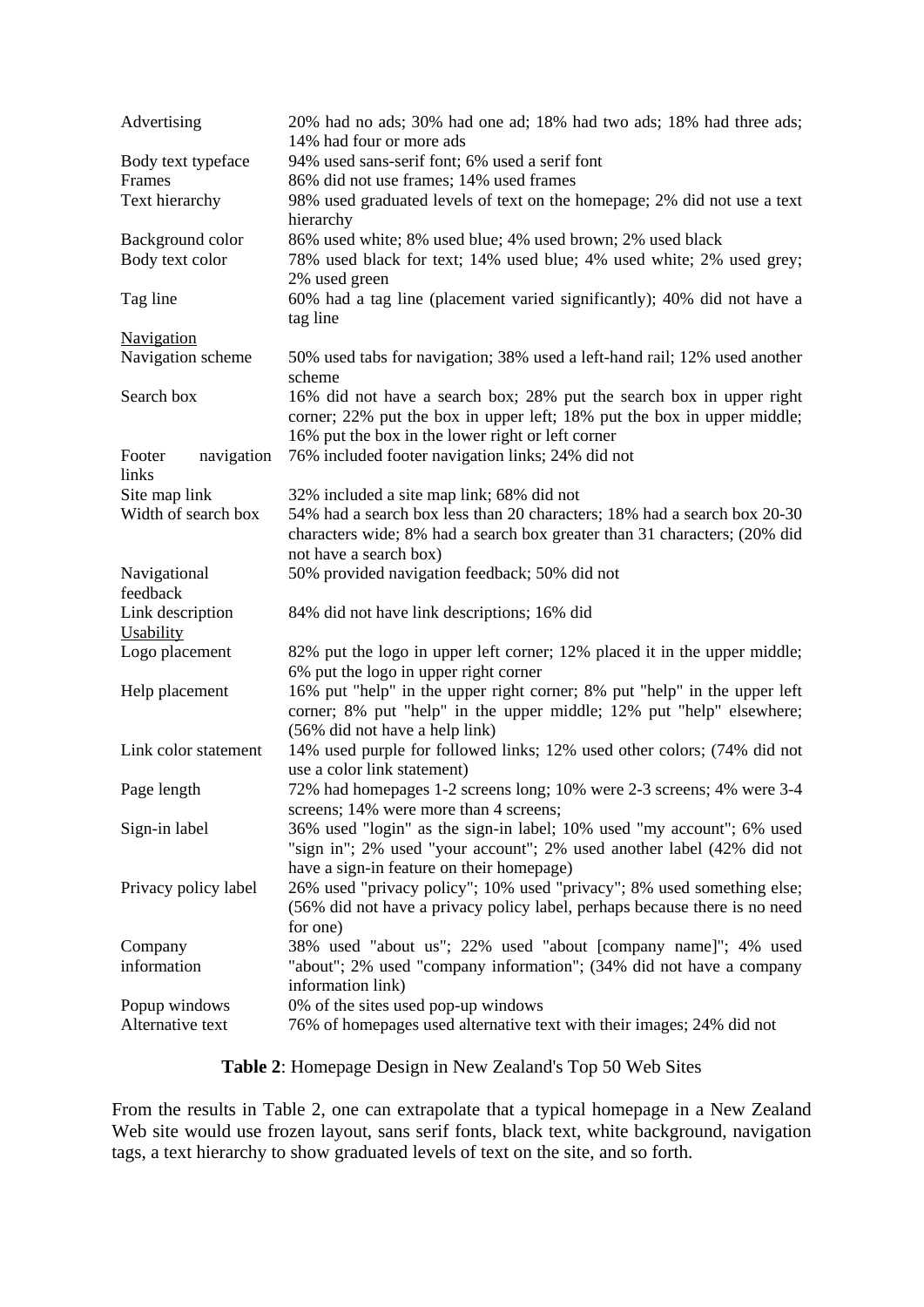But how do these results for New Zealand's top 50 Web sites compare with internationally accepted standards for homepage design? To address this question we have taken the recommendations of Nielsen and Tahir (2001) in their landmark study on homepage design and issued a "grade card report", shown in Table 3. The grade is somewhat subjective, but takes into account the percentage of sites complying with recommended standards (or not) as well as the importance of the criteria (e.g., using a text color other than black is considered to be a "more forgivable offense" than using frames). Comments in Table 3 also make reference to the "international study" conducted by Nielsen and Tahir (2001) as they applied these 24 criteria to 50 international, well-known homepages (e.g., Amazon.com, Asia Cuisine, BBC, IBM, Wal-Mart) in their landmark study.

| Criteria<br>Page Design         | Grade         | Comment                                                                                                                                                                                                                                                                                                  |
|---------------------------------|---------------|----------------------------------------------------------------------------------------------------------------------------------------------------------------------------------------------------------------------------------------------------------------------------------------------------------|
| Page layout                     | $\mathbf C$   | Almost all (90%) NZ homepages used frozen layout. Although this is<br>the norm in NZ and internationally (82% used frozen layout), liquid<br>layout is preferred to accommodate different-sized screens of users.                                                                                        |
| Advertising                     | $B+$          | Seven homepages (14%) had more than 3 ads, the recommended<br>maximum; 50% had one or no ads, in part because external advertising<br>would be inconsistent with the purpose of the site and/or the<br>organization.                                                                                     |
| <b>Body</b><br>text<br>typeface | A             | Almost all (94%) homepages used a sans-serif font, the recommended<br>font because of its contemporary style and readability on low-resolution<br>screens.                                                                                                                                               |
| Frames                          | D             | Frames were used on 14% of NZ homepages, much higher than in the<br>international study (4%) and disregarding almost unanimous advice in<br>the Web design community to avoid frames for numerous reasons.                                                                                               |
| Text hierarchy                  | $A+$          | Almost all (98%) showed graduated levels of text on the Web site,<br>which is highly recommended to facilitate visitor reading and scanning<br>of information.                                                                                                                                           |
| Background color                | A             | Most (86%) used white background, the strongly preferred color for<br>homepage backgrounds.                                                                                                                                                                                                              |
| Body text color                 | A             | Most (78%) used recommended black text. Overall, 72% of New<br>Zealand homepages featured black text on white background, exactly<br>matching the comparable international study (72%).                                                                                                                  |
| Tag line                        | B             | Over half (60%) of homepages had a tag line, but placement varied<br>significantly. A tag line in the top third of the first screen is<br>recommended.                                                                                                                                                   |
| <b>Navigation</b>               |               |                                                                                                                                                                                                                                                                                                          |
| Navigation<br>scheme            | $\mathbf{A}$  | Tabs and left-hand navigation rail schemes are preferred; 50% of NZ<br>used tabs (30%<br>internationally)<br>38%<br>(30%<br>homepages<br>and<br>internationally) used a left-hand rail.                                                                                                                  |
| Search box                      | $\, {\bf B}$  | A search box is nearly a necessity, according to Nielsen and Tahir and<br>16% of NZ homepages don't have one (14% internationally). Search<br>box placement (68% in upper portion of the page) is recommended<br>practice and consistent with international practice (67% in upper<br>portion of page)). |
| Footer navigation               | A             | Three-quarters (76%) of homepages have footer navigation links (80%)                                                                                                                                                                                                                                     |
| links                           |               | internationally), which are highly recommended.                                                                                                                                                                                                                                                          |
| Site map link                   | $\mathbf C$   | Only 32% included a site map link, much lower than international study<br>$(48\%)$ .                                                                                                                                                                                                                     |
| Width of search<br>box          | $\mathcal{C}$ | Nielsen and Tahir recommend a search box be at least 25 characters<br>wide; few NZ homepages matched that and 20% did not have a search                                                                                                                                                                  |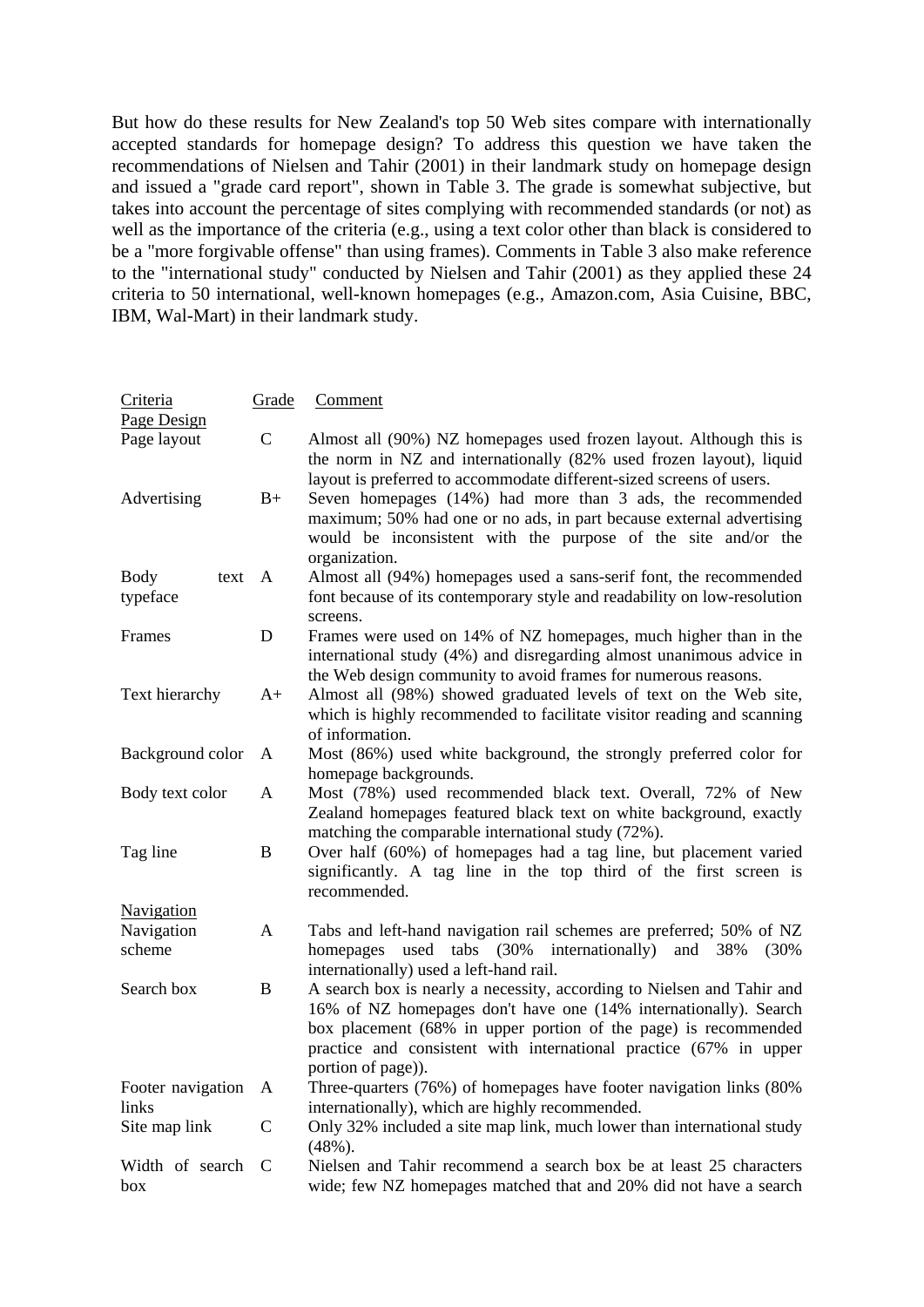|                            |               | box at all.                                                                                                                                                                                                                                                                                                                                                                                                               |
|----------------------------|---------------|---------------------------------------------------------------------------------------------------------------------------------------------------------------------------------------------------------------------------------------------------------------------------------------------------------------------------------------------------------------------------------------------------------------------------|
| Navigational<br>feedback   | $\mathsf{C}$  | Only half (50%) of NZ homepages provided navigation feedback,<br>which is highly recommended to tell visitors where they are in the Web<br>site.                                                                                                                                                                                                                                                                          |
| Link description           | $\mathbf D$   | Only 16% provide descriptions of links, which are highly recommended<br>to advise visitors where the links lead.                                                                                                                                                                                                                                                                                                          |
| <b>Usability</b>           |               |                                                                                                                                                                                                                                                                                                                                                                                                                           |
| Logo placement             | A             | All 50 NZ homepages had logos and 82% placed the logo in the upper<br>left corner, as recommended and consistent with international practice<br>$(84\%)$ .                                                                                                                                                                                                                                                                |
| Help placement             | $\mathcal{C}$ | Most (56%) NZ homepages do not offer help to visitors. International<br>practice suggests that help is essential if the site offers a number of<br>advanced and complex features, which reflects most sites in this study.<br>More significantly, most sites that offered help (63%) did not put "help"<br>in the upper right corner, which is international practice in most desktop<br>applications and dialogue boxes. |
| Link color                 | D             | Three-quarters (76%) of NZ homepages did not distinguish between a<br>visited link and an unvisited link. This is recommended practice and<br>74% of homepages in the international study did so.                                                                                                                                                                                                                         |
| Page length                | $\, {\bf B}$  | The good news is that 72% of NZ homepages were no more than 2<br>screens, which is the maximum length by international practice. The<br>bad news is that 14% were longer than 4 screens, almost an acceptable<br>practice according to international standards.                                                                                                                                                           |
| Sign-in label              | $C-$          | Of those sites with sign-in labels (58% of total), most (62%) used the<br>least preferable label of "login". Using "account" in the label is<br>preferred but few sites (12% of total) did so.                                                                                                                                                                                                                            |
| policy<br>Privacy<br>label | $\mathsf{C}$  | Most (56%) NZ homepages do not indicate a privacy policy, which is<br>highly recommended (only 14% in international study did not have<br>privacy policy link on the homepage).                                                                                                                                                                                                                                           |
| Company<br>information     | $\mathsf{C}$  | Two-thirds (66%) of NZ homepages included a company information<br>label, compared to 84% in the international study. Furthermore, only<br>22% used the "About [company name]" label, which is the<br>recommended standard.                                                                                                                                                                                               |
| Popup windows              | $A+$          | None of the NZ homepages used pop-up messages.                                                                                                                                                                                                                                                                                                                                                                            |
| Alternative text           | B             | Three-quarters (76%) of NZ homepages used alternative text with their<br>images, which is recommended practice.                                                                                                                                                                                                                                                                                                           |

**Table 3**: Grade card for homepage design in New Zealand's top 50 Web sites

A review of this table shows that homepages on New Zealand's top 50 Web sites perform well on some widely recognized and highly recommended homepage design criteria – black text on white background, the use of a text hierarchy to highlight key text, placement of the company's logo in the upper right corner, and no use of popup windows. On the other hand, the Web sites don't do well in some important areas – too many homepages used frozen layout and frames and not enough homepages included a site map, navigation feedback (e.g., breadcrumb navigation), help, an easily understandable sign-in label, and information about the company. Overall, homepages on New Zealand's Top 50 Web sites did best in page design and poorest in navigation.

## **5. Conclusion**

The purpose of this study – to examine how well desirable and internationally recognized Web design features are incorporated into the homepages of New Zealand's top 50 Web sites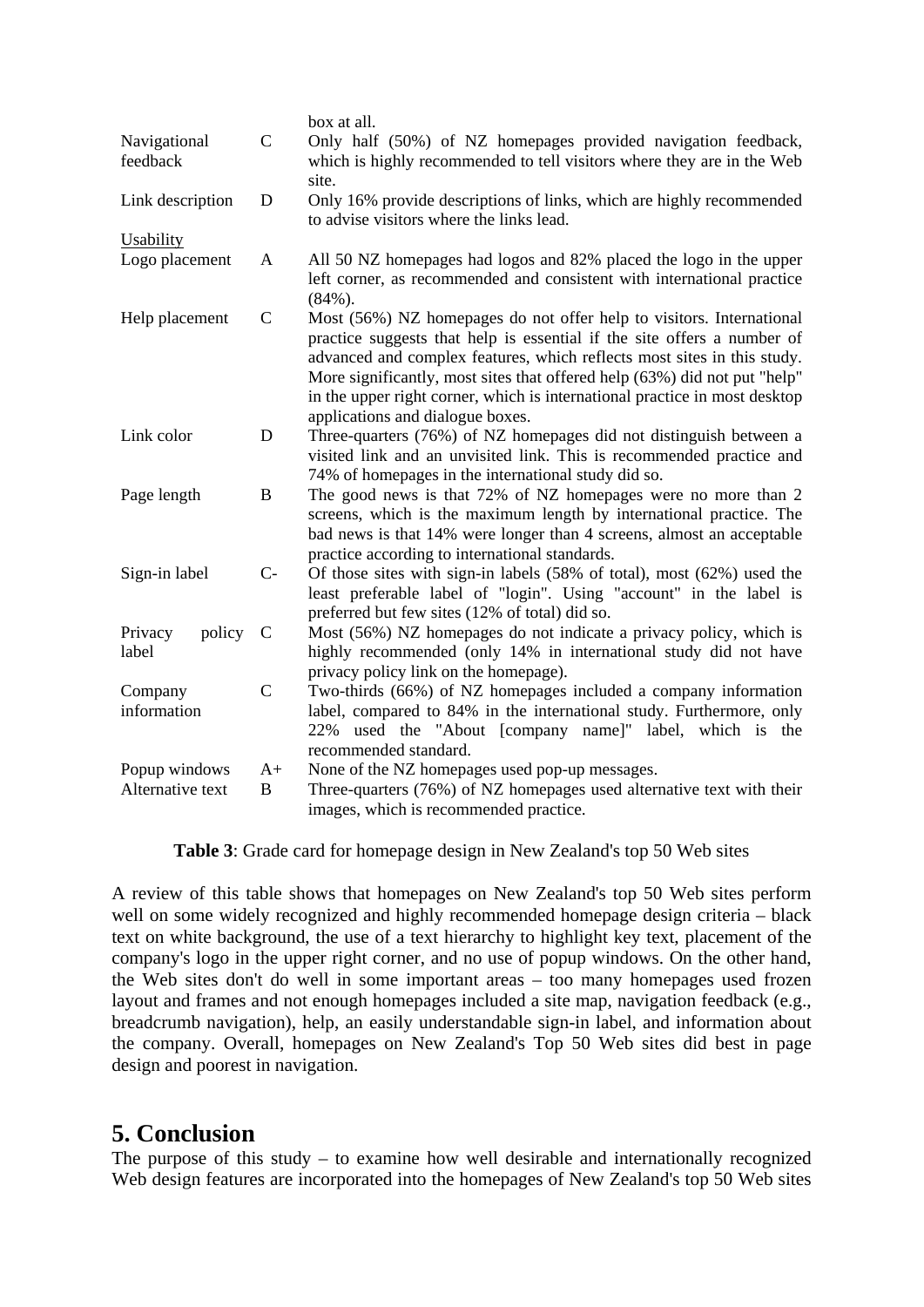– has been fulfilled in a variety of ways. First, the objective analysis in Table 2 summarizes the status of homepage design on New Zealand's top 50 Web sites. Second, the data in Table 2 are objectively analyzed in light of design recommendations from the literature and the results of a comparable international study in Table 3. Third, Table 3 also includes a subjective summary analysis of overall homepage design performance.

The target audiences of this study – Web page designers, Web masters, business owners, and university researchers – have also benefited in several ways. First, every reader is now better informed about the characteristics of excellent homepage design and what are New Zealand's top 50 Web sites. Second, almost every designer and business owner will be rushing to their Web site to examine how well their homepage compares in these design criteria, and looking to make improvements for the benefit of their customers and their organization. Third, university researchers and students are now aware of a stream of research that is relatively easy to do, has high relevance for the business community, and will be of interest to the business and popular media. This study has examined New Zealand's top 50 Web sites, but comparable studies can be done in different countries, regions, industries, and communities.

#### *References*

About Us. (not dated). Retrieved May 10, 2006 from http://www.ranking.com/about.htm

- Becker, S. A. (2004). A study of Web usability for older adults seeking online health resources. *ACM Transactions on Computer-Human Interaction*, *11*(4), 387-406.
- Borges, J. A., Morales, I., & Rodriguez, N. J. (1996). Guidelines for designing usable World Wide Web pages. *Proceedings of Conference on Human Factors in Computing Systems*. Vancouver, British Columbia, 277-278.
- Brinck, T., Gergle, D., & Wood, S. D. (2002). *Designing Web sites that work: Usability for the Web*. San Francisco: Morgan Kaufmann.
- Cato, J. (2001). *User-centered Web design*. London: Addison Wesley Longman.
- Cukier, W., & Middleton, C. A. (2003). Evaluating the Web presence of voluntary sector organizations: An assessment of Canadian Web sites. *IT & Society*, (*1*)3, 102-130.
- Erlandson, D. A., Harris, E. L., Skipper, B. L., & Allen, S. D. (1993). *Doing naturalistic inquiry: A guide to methods*. Newbury Park, California: Sage.
- Fleming, J. (1998). *Web navigation: Designing the user experience*. Sebastopol, California: O'Reilly & Associates.
- Ghauri, P. N., & Grønhaug, K. (2005). *Research methods in business studies: A practical guide*. New York: Financial Times Prentice Hall.
- Instone, K. (2003). *Location, path, and attribute breadcrumbs*. Retrieved May 25, 2006 from http://user-experience.org/uefiles/breadcrumbs/KEI-Breadcrumbs-IAS.pdf.
- Ivory, M. Y., & Megraw, R. (2005). Evolution of Web site design patterns. *Transactions on Information Systems*, (*23*)4, 463-497.
- Koyanl, S. J., Balley, R. W., Nall, J. R., Allison, S., Mulligan, C., Bailey, K., & Tolson, M. (2003). *Research-based Web design and usability guidelines*. Retrieved May 23, 2006 from http://usability.gov/pdfs/guidelines\_book.pdf.
- Navarro, A., & Khan, T. (1998). *Effective Web design: Master the essentials*, San Francisco: Sybex.
- Nielsen, J. (2000). *Designing Web usability*. Indianapolis, Indiana: New Riders Publishing.
- Nielsen, J. (2001). *Tagline blues: What's the site about?* Retrieved June 11, 2006 from http://www.useit.com/alertbox/20010722.html
- Nielsen, J. (2002). *Top ten guidelines for homepage usability*, Retrieved May 23, 2006 from http://www.useit.com/alertbox/20020512.html.